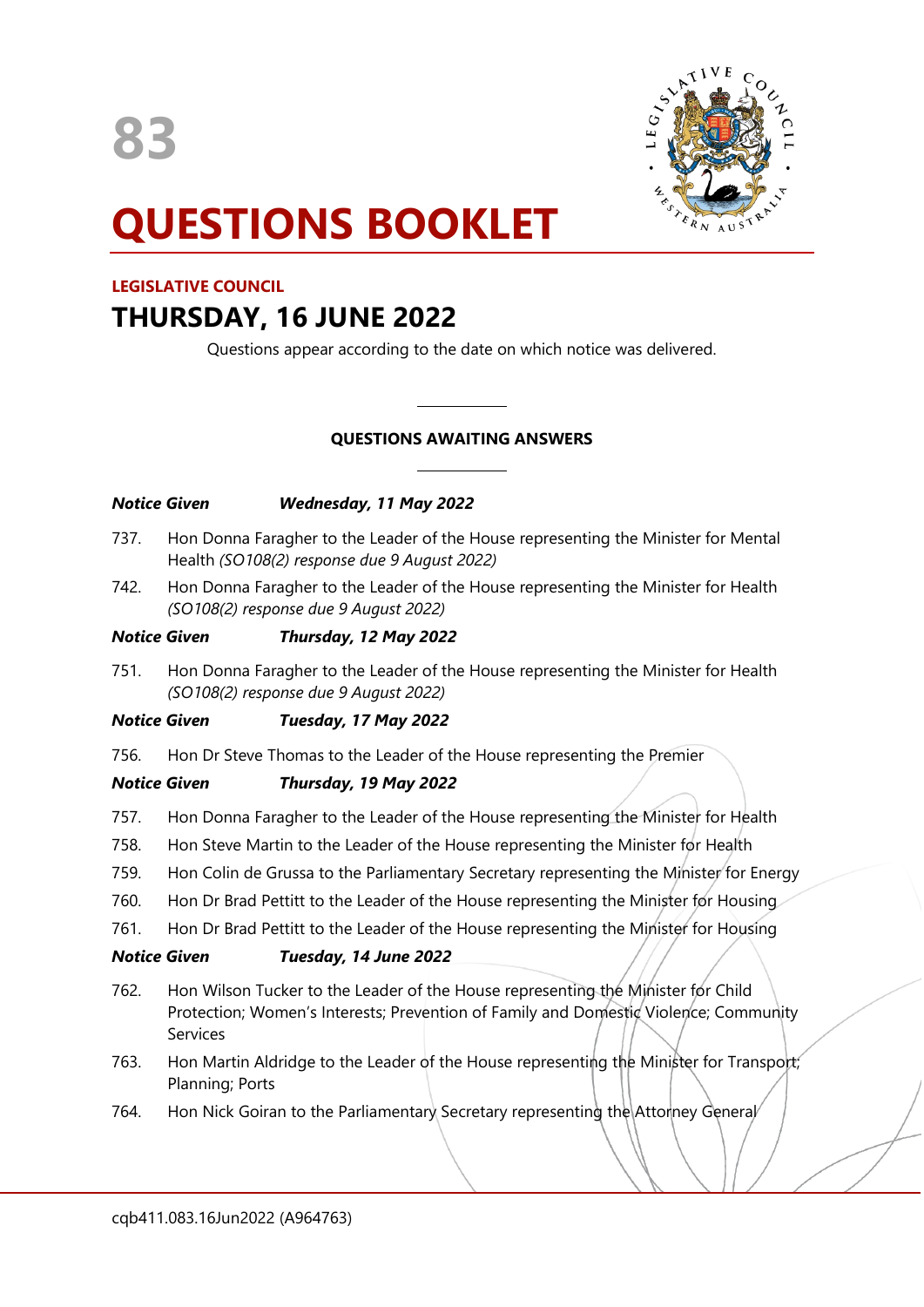# LEGISLATIVE COUNCIL

# **Questions Awaiting Answers**

# *Notice Given Wednesday, 15 June 2022*

- 765. Hon Wilson Tucker to the Leader of the House representing the Minister for Health
- 766. Hon Colin de Grussa to the Leader of the House representing the Minister for Housing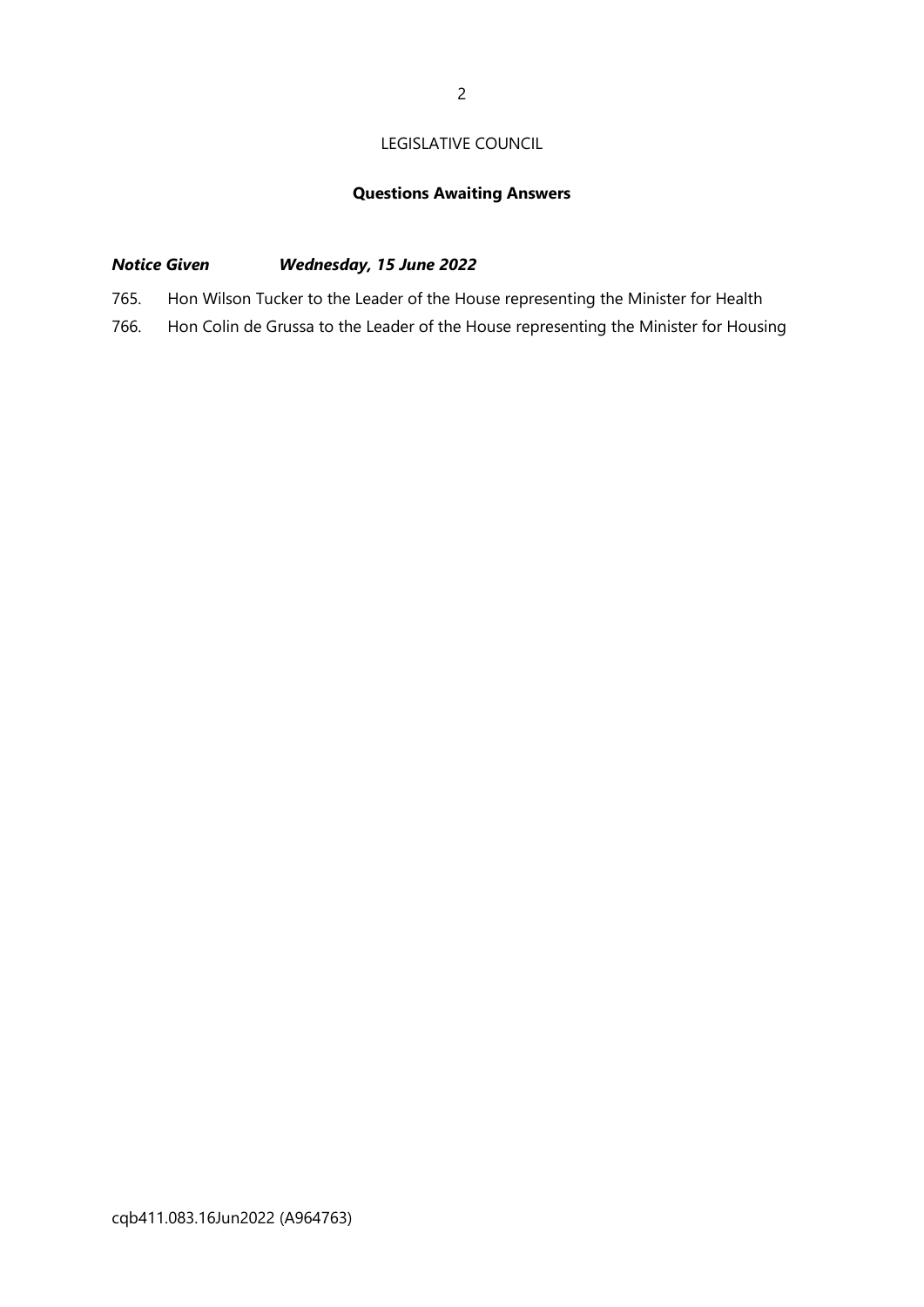3

#### LEGISLATIVE COUNCIL

# **QUESTIONS ASKED TODAY**

 $\overline{\phantom{a}}$ 

 $\overline{\phantom{a}}$ 

*Notice Given Thursday, 16 June 2022*

#### **767. Hon Dr Brad Pettitt to the Leader of the House representing the Minister for Housing:**

- (1) How many people on the public housing waitlist at the end of May 2022 received the disability support pension?
- (2) How many people on the public housing priority waitlist at the end of May 2022 received the disability support pension?

# **768. Hon Dr Brad Pettitt to the Minister for Emergency Services representing the Minister for Police:**

I refer to the Western Australia Police Force bicycle fleet and question without notice 455, asked on Wednesday, 19 May 2022, and I ask:

- (a) is the Minister aware nearly all bicycles used by the Western Australia Police Force exceed a width of 660mm, which is in breach of Regulations 404 and 406 of the *Road Traffic (Vehicles) Regulations 2014*; and
- (b) has the Western Australia Police Force bicycle fleet been declared exempt from these regulations:
	- (i) If yes to (2) on what date was this exemption declared?

#### **769. Hon Dr Brad Pettitt to the Parliamentary Secretary representing the Minister for Energy:**

I refer to the Media Release *State-owned coal power stations to be retired by 2030* on Tuesday, 14 June 2022, and the statement "As part of these changes, the State Government has also committed to not commissioning any new natural gas-fired power stations on the South West Interconnected System (SWIS) after 2030", and I ask:

- (a) are there any plans for new gas-fired power stations on the SWIS between now and 2030; and
- (b) if yes to (a), will the Minister identify:
	- (i) how many new-gas fired power stations are planned in total;
	- (ii) how many new-gas fired power stations will be gas peaking plants; and
	- (iii) how many new-gas fired power stations will be gas turbine power plants?

#### **770. Hon Dr Brad Pettitt to the Parliamentary Secretary representing the Minister for Mines and Petroleum:**

I refer to Odessa Australia Pty Ltd's application for an exploration licence for tenement 04/2697, and I ask:

(a) will the Minister explain why Odessa Australia Pty Ltd have not given notice of application for an exploration licence for tenement 04/2697 to Traditional Owners